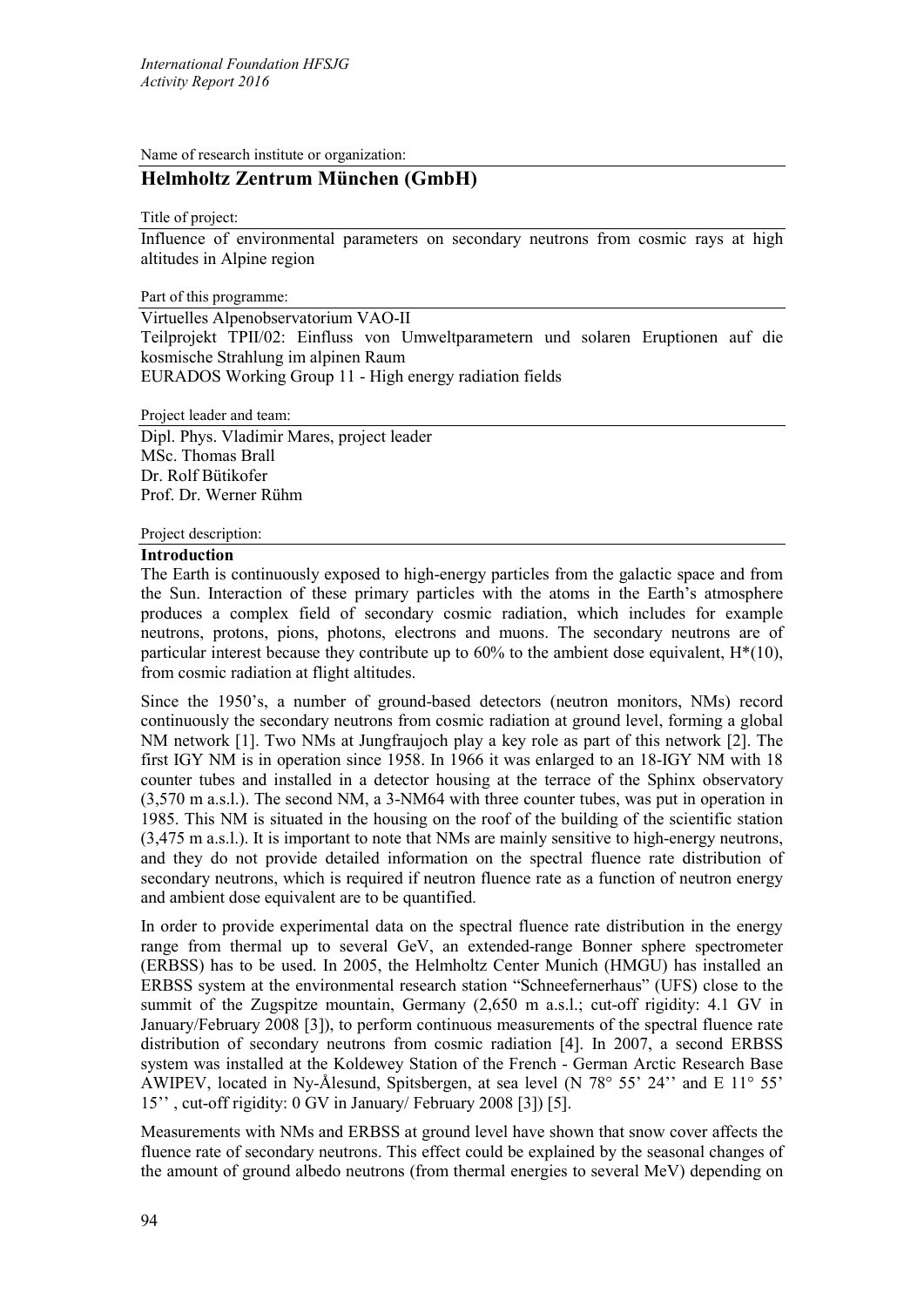the amount of snow and water in the environment surrounding the detectors [6]. The present project aims at quantitatively comparing the readings of NMs with those of an ERBSS in the period with permanent snow cover and during the snowless period. The data measured at Jungfraujoch are also compared to those measured at Zugspitze mountain during the same time period.

# **Extended range Bonner sphere spectrometer**

The HMGU ERBSS system is composed of 3.3 cm diameter spherical <sup>3</sup>He (partial pressure of 172 kPa) proportional counters (type SP9, Centronic Ltd.) and 15 polyethylene (PE) spheres of different diameters (2.5, 3, 3.5, 4, 4.5, 5, 5.5, 6, 7, 8, 9, 10, 11, 12, 15 inch; see Fig.1) showing specific energy responses to neutrons. Furthermore, two additional 9 inch spheres are used that include lead shells of different thickness (0.5 and 1 inch), to increase the response for high-energy ( $E > 20$  MeV) neutrons [7]. A bare <sup>3</sup>He proportional counter without any surrounding material is used to get a high response to thermal neutrons. The signals from these SP9 proportional counters are amplified in ACHEM7E charge sensitive preamplifiers and a Multiport II, both produced by Canberra Industries Inc. The fluence response functions of all spheres with a  ${}^{3}$ He proportional counter in their center were calculated by means of Monte Carlo (MC) simulations [8, 9] and experimentally validated at 13 neutron energies between thermal and 14.8 MeV [10, 11] as well as with quasi-monoenergetic neutron fields with peak energies at 244 MeV and 387 MeV [12].



*Figure 1. a) SP9<sup>3</sup>He proportional counter (Centronic Ltd.); b) the extended range Bonner sphere spectrometer system installed at the Koldewey Station in Ny-Ålesund, Spitsbergen; c) 9 inch sphere with lead shell (Photos: V. Mares).*

## **Measurement locations**

Due to technical reasons it was impossible to place the ERBSS system directly inside the NM detector housing. Nevertheless, the locations below the roof of the building of the scientific station and in the Sphinx astronomical cupola were very close to the NMs and optimally met the objectives of the project. In Fig. 2 the locations of the installed ERBSS are shown.



*Figure 2. Measurement locations: a) below the roof of the building of the scientific station close to the 3-NM64 location; d) in the Sphinx astronomical cupola, close to the 18-IGY NM installed in detector housing at the terrace (Photos: a) M. Fischer; b), c), d) V. Mares).*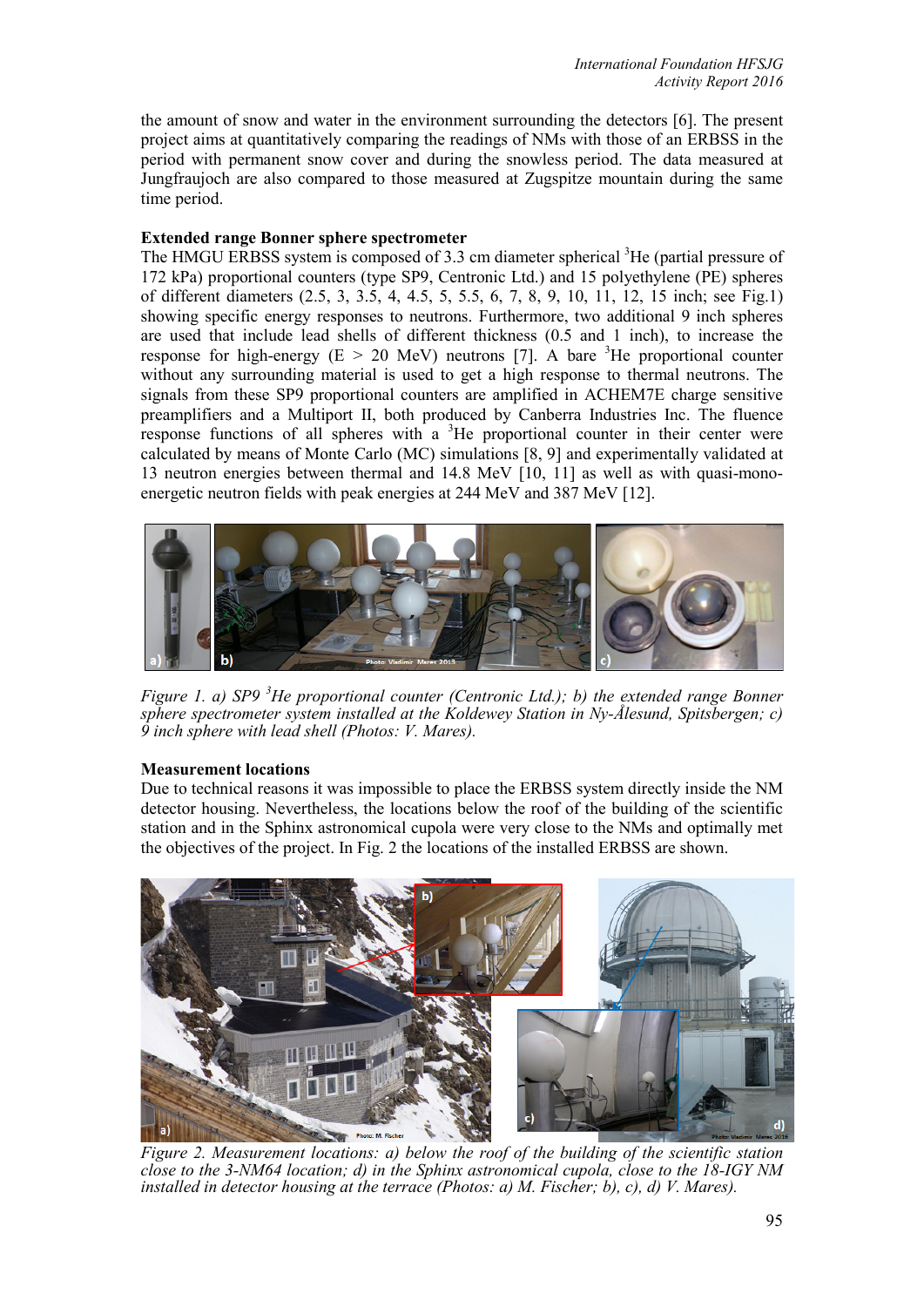# **Spectral distribution of neutrons measured with ERBSS – first results**

Figure 3 (left) shows the mean count rates measured in June 2016 in the Sphinx astronomical cupola at winter conditions with large amounts of snow in the area surrounding Jungfraujoch, and those measured at the UFS station at Zugspitze. The two high data points at 9 inch represent the count rates from the 9 inch PE spheres with lead shells. Data are corrected for a reference pressure of 740 and 643 mbar for the UFS and Sphinx station, respectively. Figure 3 demonstrates that the count rates measured at Sphinx (3,570 m a.s.l.) are about a factor of 2 greater than those at UFS (2,650 m a.s.l.). The figure also shows the different count rates for the bare detector between Sphinx and UFS, suggesting a larger fraction of low-energy (thermal) neutrons at UFS than at Sphinx.

To deduce information on the neutron fluence energy distribution, the counts measured with the single ERBSS channels must be unfolded. Figure 3 (right) shows the unfolded spectral fluence rate distribution using the mean count rates obtained at Sphinx and UFS. The neutron spectral distributions exhibit four regions with different fluence intensity: a) the Maxwell-Boltzmann peak, b) a flat epithermal region, c) an evaporation peak due to neutrons from highly excited residual nuclei in the near environment, and d) a cascade peak that is due to a broad minimum in the neutron cross sections in air.



*Figure 3. Mean count rates measured in June 2016 at the UFS Zugspitze and in Sphinx astronomical cupola at Jungfraujoch (left), and resulting spectral neutron fluence rate distribution (right).*

The neutron spectral distributions shown in Fig. 3 (right) differ in their intensity and shape. These differences are expected because of different elevations of the measurement locations (920 m elevation difference), and environmental geometry. Sphinx is located on the summit of Jungfraujoch, while UFS is situated on the steep mountain slope about 300 m below Zugspitze summit. Figure 4 shows the normalized spectral fluence rate distribution where a large variation of the height of thermal and evaporation peaks are well documented. It is interesting to note that the cascade peaks in Figure 4 are very similar in both spectra.

Both the Sphinx and the UFS neutron spectra were folded with the same fluence-to-dose  $h^*(10)$  conversion coefficients to estimate the neutron ambient dose equivalent,  $H^*(10)$ . For this, the conversion coefficients from ICRP 74 [13] extended to high energies with data from Pelliccioni [14] were used. The resulting  $H^*(10)$  dose rate measured in Sphinx is 161 nSv/h which is 2.2 times higher than at UFS Zugspitze (73.5 nSv/h) measured in June 2016.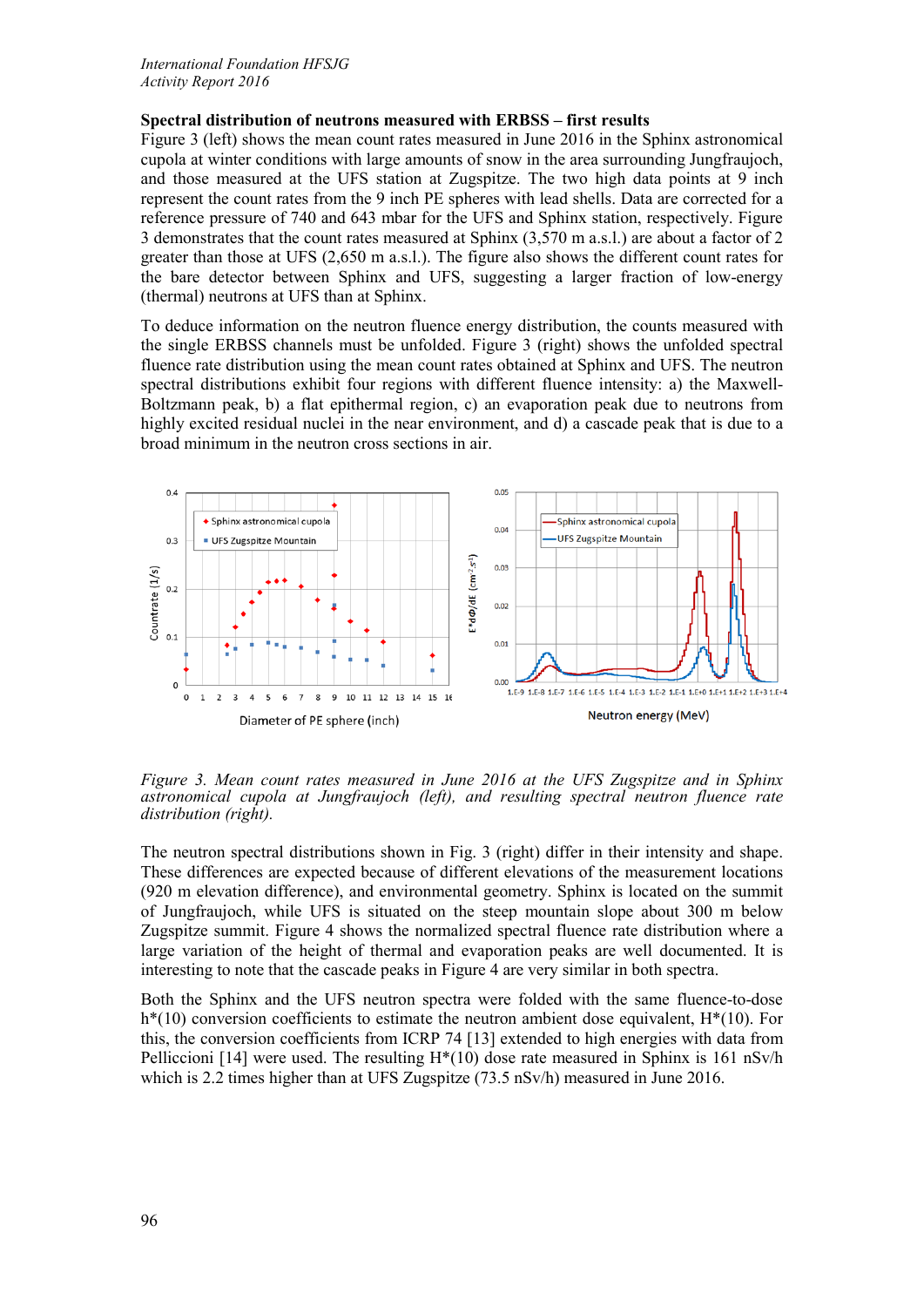

*Figure 4. Comparison of spectral neutron fluence rate distribution measured in June 2016 at the UFS Zugspitze and in Sphinx astronomical cupola at Jungfraujoch (see Fig. 3 right) normalized to the total neutron fluence.*

## **Conclusions**

During the first measurement campaign in June 2016, the HMGU extended-range Bonner sphere spectrometer was used to characterize the secondary neutrons from cosmic radiation in Sphinx astronomical cupola and on the roof of the building of the scientific station at Jungfraujoch, for the first time. This novel spectrometry results are extremely interesting since they confirm that the secondary cosmic neutrons measured at ground level are strongly affected by environmental conditions.

The second measuring campaign during summer condition without snow cover in area surrounding Jungfraujoch is scheduled for August/September 2017.

#### **References**

- 1. [http://www.nmdb.eu](http://www.nmdb.eu/)
- 2. Flückiger, E.O., R. Bütikofer, Swiss neutron monitors and cosmic ray research at Jungfraujoch, Advances in Space Research, 44, 1155-1159, 2009.
- 3. Bütikofer, R., E. O. Flückiger, and L. Desorgher, Characteristics for near real-time cutoff calculations on a local and global scale, paper presented at 30th International Cosmic Ray Conference, Int. Union of Pure and Appl. Phys., Merida, Mexico, 2007.
- 4. Leuthold, G., V. Mares, W. Rühm, E. Weitzenegger, H.G. Paretzke, Long-term measurements of cosmic ray neutrons by means of a Bonner spectrometer at mountain altitudes – first results, Radiation Protection Dosimetry, 126, No. 1-4, 506-511, 2007.
- 5. Rühm, W., V. Mares, C. Pioch, E. Weitzenegger, R. Vockenroth, H.G. Paretzke, Measurements of secondary neutrons from cosmic radiation with a Bonner sphere spectrometer at 79oN., Radiat. Environ. Biophys., 48, 125-133, 2009.
- 6. Rühm, W., U. Ackermann, C. Pioch, and V. Mares, Spectral neutron flux oscillations of cosmic radiation on the Earth's surface, Journal of Geophysical Research, 117, A08309, 2012.
- 7. Mares, V., H. Schraube, Proceedings, The IRPA Regional Symposium on Radiation Protection in Neighbouring Countries of Central Europe, Prague, Czech Republic, September 1997, 543-547, 1998. [http://www.iaea.org/inis/collection/NCLCollectionStore/\\_Public/30/031/30031466.pdf](http://www.iaea.org/inis/collection/NCLCollectionStore/_Public/30/031/30031466.pdf)
- 8. Mares, V., G. Schraube, H. Schraube, Calculated neutron response of a Bonner sphere spectrometer with 3He counter, Nucl. Instr. Meth. A, 307, 398–412, 1991.
- 9. Mares, V., A. Sannikov, H. Schraube, The response functions of a 3He-Bonner spectrometer and their experimental verification in high energy neutron fields, SATIF-3 Proceedings, Sendai, Japan, 237-248, 1998.
- 10. Alevra, A.V., M. Cosack, J.B. Hunt, D.J. Thomas, H. Schraube, Experimental determination of the response of four Bonner sphere sets to monoenergetic neutrons (II), Radiat. Prot. Dosim., 40, 91-10, 1992.
- 11. Thomas, D.J., A.V. Alevra, J.B. Hunt, H. Schraube, Experimental determination of the response of four Bonner sphere sets to thermal neutrons, Radiat. Prot. Dosim., 54, 25-31, 1994.